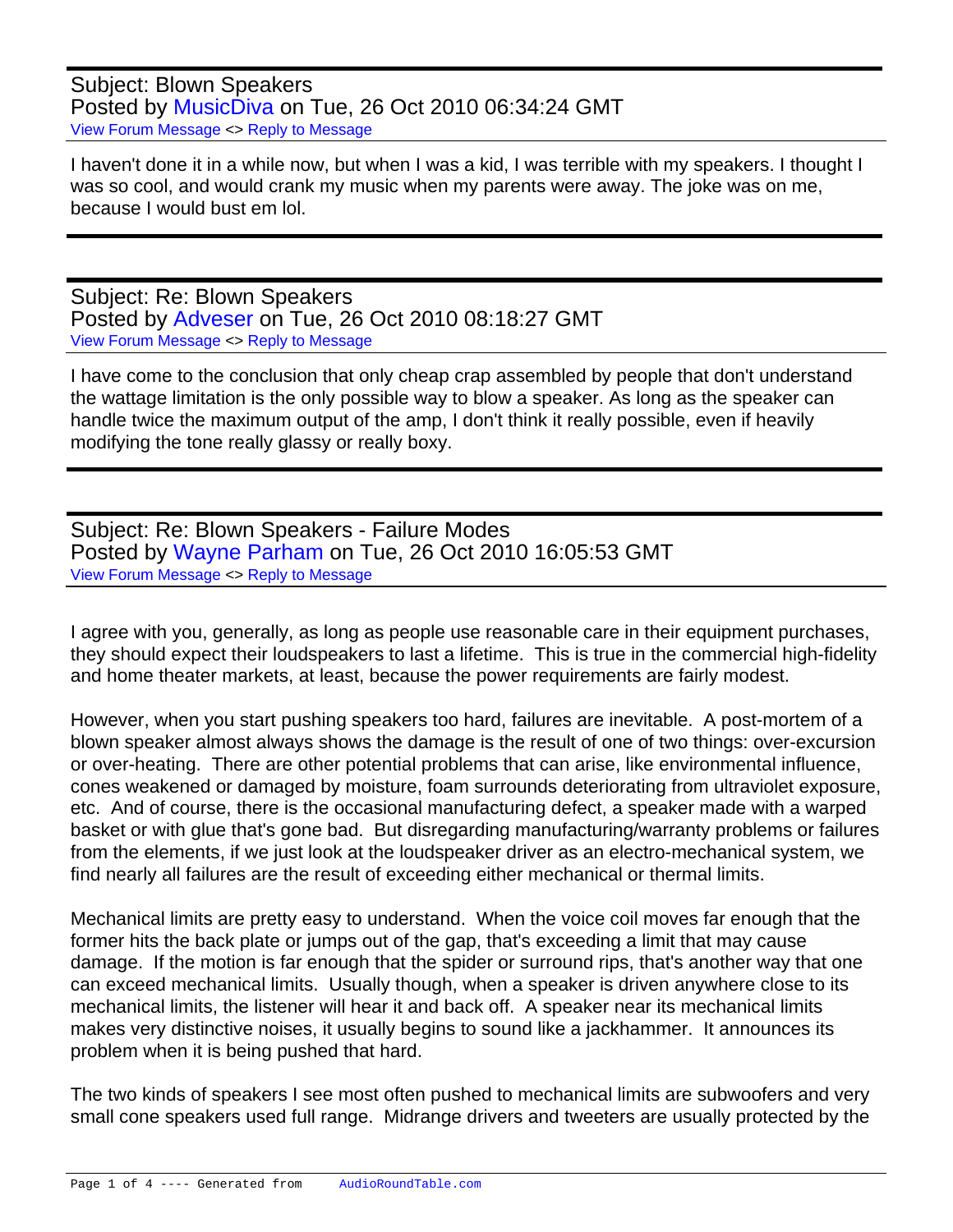crossover, but low-order slopes and low crossover frequencies can sometimes allow them to exceed mechanical limits. Compression drivers usually won't survive a single impact, but most other drivers will. Small cone speakers like full-range drivers sometimes take a beating when the owners tries to get some volume out of them, or to equalize them to provide more bass. Subwoofers often get pounded too, when an owner tries to run them too deep or too loud.

Thermal limits are also easy to understand, at least in theory. Most people know that a speaker will "burn out" when its voice coil gets too hot. What is not often understood is the exact mode(s) of failure, and what really happens internally, from a thermal perspective.

I studied these thermal failure modes in great detail about five years ago. I was designing a horn subwoofer and I examined its mechanical and thermal limits. Being horn loaded, excursion was limited in the passband, but rose rapidly at its lower cutoff. So as long as the system was high-passed - not allowed to receive frequencies below its passband - it would not suffer from over excursion, when used within its power limits. This left overheating as the only possible failure mode.

At that time, some were working under the belief that a hornsub could not fail due to thermal stress, at least not when used below it's power limits. In general, this is true, but the limit isn't a flat line, it's a curve. So if you think your subwoofer can handle 400 watts, that may be true between 30Hz to 100Hz or so, but above that frequency, max safe power falls off. By 150Hz, 200 watts may exceed thermal limits, and it may have a very rapid derating curve as frequency rises above that. It all depends on the woofer and cabinet design. This is true of a direct radiating sub but even more so of a hornsub.

This derating curve is important to understand. At low frequencies, you have to derate because of excursion limits, most understand that. But most people tend to think high frequencies are "safe" because the cone isn't moving as much. It's true, that it isn't moving as much, but that doesn't make higher frequencies safe, in fact, just the opposite.

A woofer with a cooling vent requires cone motion to pump air through and past the voice coil. At higher frequencies, the cone doesn't move as much, so the cooling vent stalls. That's why higher-frequencies can kill a subwoofer. It's also why clipping can burn them out - the "hard edges" of a clipped waveform generate harmonics which are essentially an overabundance of high-power, high-frequency content. When an amp is clipping, the spectral balance rapidly shifts towards high frequencies.

The woofer's cooling vent becomes less effective as frequency rises. It happens rapidly, because excursion is inversely proportional to the square of frequency. This is true of a direct radiating sub in a sealed box, potentially more true in a vented or bandpass box because of the reduction of excursion at the tuned frequency, but even more true in a hornsub because the horn limits excursion through almost the entire passband. In cabinets that limit excursion like this, it is very important to consider thermal management. It is easy to exceed thermal limits unexpectedly, even in a high-power subwoofer, if the acoustic loading and/or passband frequencies aren't considered when rating the power curve.

There is also a function of time, of thermal mass and heat dissipation. The thermal characteristics of the motor and cooling system set the length of time it takes for the motor core to warm up and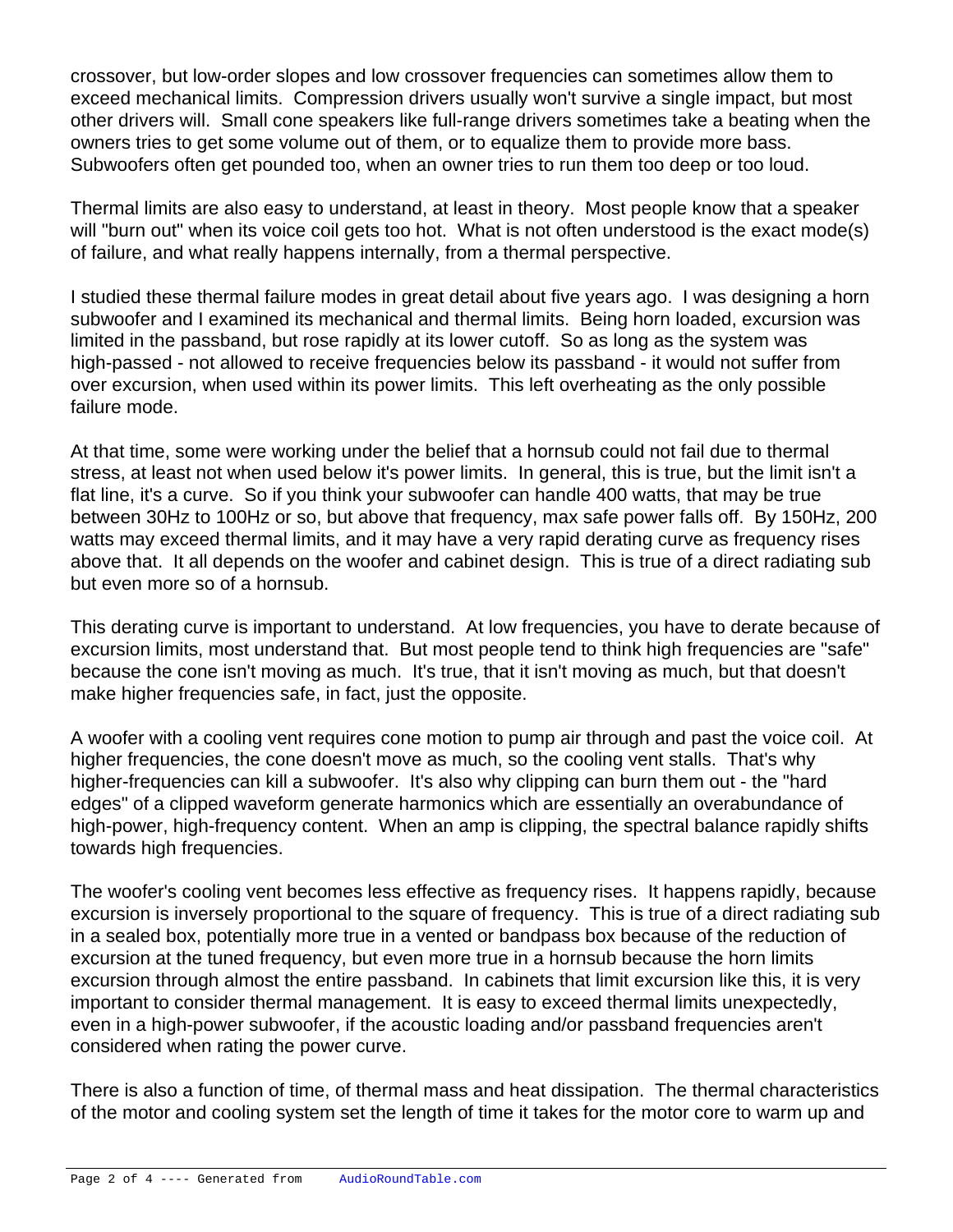how long it takes for it to cool down. This is also true of the voice coil, but the voice coil is usually pretty simple - it changes temperature very rapidly, literally able to change hundreds of degrees in just a few seconds, either warmer or cooler. The motor core warms and cools much more slowly, and this sort of sets the local ambient temperature for the voice coil, biasing it, in a way. So if the speaker is run at high power for a long time, heating the motor core to a high temperature, even if power is removed completely, the voice coil cannot get any cooler than the motor core. This long-term heat-soak scenario is important to understand, especially when a speaker is to be used at high power levels for long periods of time.

The motor core is heated both directly by magnetic eddy curents and indirectly by radiation and convection. It usually warms fairly slowly, certainly compared to the voice coil. But it is not uncommon for the center pole to reach temperatures in excess of 200° Fahrenheit after a few minutes. You can literally boil water on the pole piece of a hard-working subwoofer at full tilt. The voice coil is very near the center pole, and it is surrounded by the magnet and other motor structures - large pieces of metal and/or ceramic - making an oven-like environment that literally cooks the voice coil.

The most common failure mode of the voice coil is weakening adhesive. While fusing does happen, it is not nearly as common as adhesive failure. The glue weakens, causing the voice coil to unwind. It then begins to rub inside the gap, and eventually it rubs through or gets caught on something and breaks off. When the voice coil unwinds, the speaker begins to buzz. Sometimes people live with this for a while until the coil wears through or breaks, causing the speaker to stop working altogether. Other times it breaks soon enough that it is noticed right away.

An important goal of the high-power woofer manufacturer is to design it to remove heat from the motor core as quickly as possible. This reduces the heat-soak condition and helps keep voice coil temperatures down. Vents help cool the coil, and plugs help cool the core. The vents tend to work in the short term, whereas the plugs work in the long term. Both technologies are very important for effective thermal control.

Loudspeaker motor cooling methods

Subject: Re: Blown Speakers - Failure Modes Posted by [Shane](https://audioroundtable.com/forum/index.php?t=usrinfo&id=175) on Sat, 06 Nov 2010 12:41:28 GMT [View Forum Message](https://audioroundtable.com/forum/index.php?t=rview&th=15380&goto=64602#msg_64602) <> [Reply to Message](https://audioroundtable.com/forum/index.php?t=post&reply_to=64602)

We blew the domes off a pair of Polk Audio Monitor 10's once. Didn't think it possible, but they were there when we started and on the floor when we were done. All of a sudden there were no highs Weirdest thing I've ever seen happen to a speaker.

On another note, I used to put fuses inline with my speakers years ago because my roommates would tend to push the limits. Only had to replace one mid before I learned that lesson.

Subject: Re: Blown Speakers - Failure Modes Posted by [Wayne Parham](https://audioroundtable.com/forum/index.php?t=usrinfo&id=5) on Sat, 06 Nov 2010 14:35:34 GMT [View Forum Message](https://audioroundtable.com/forum/index.php?t=rview&th=15380&goto=64603#msg_64603) <> [Reply to Message](https://audioroundtable.com/forum/index.php?t=post&reply_to=64603)